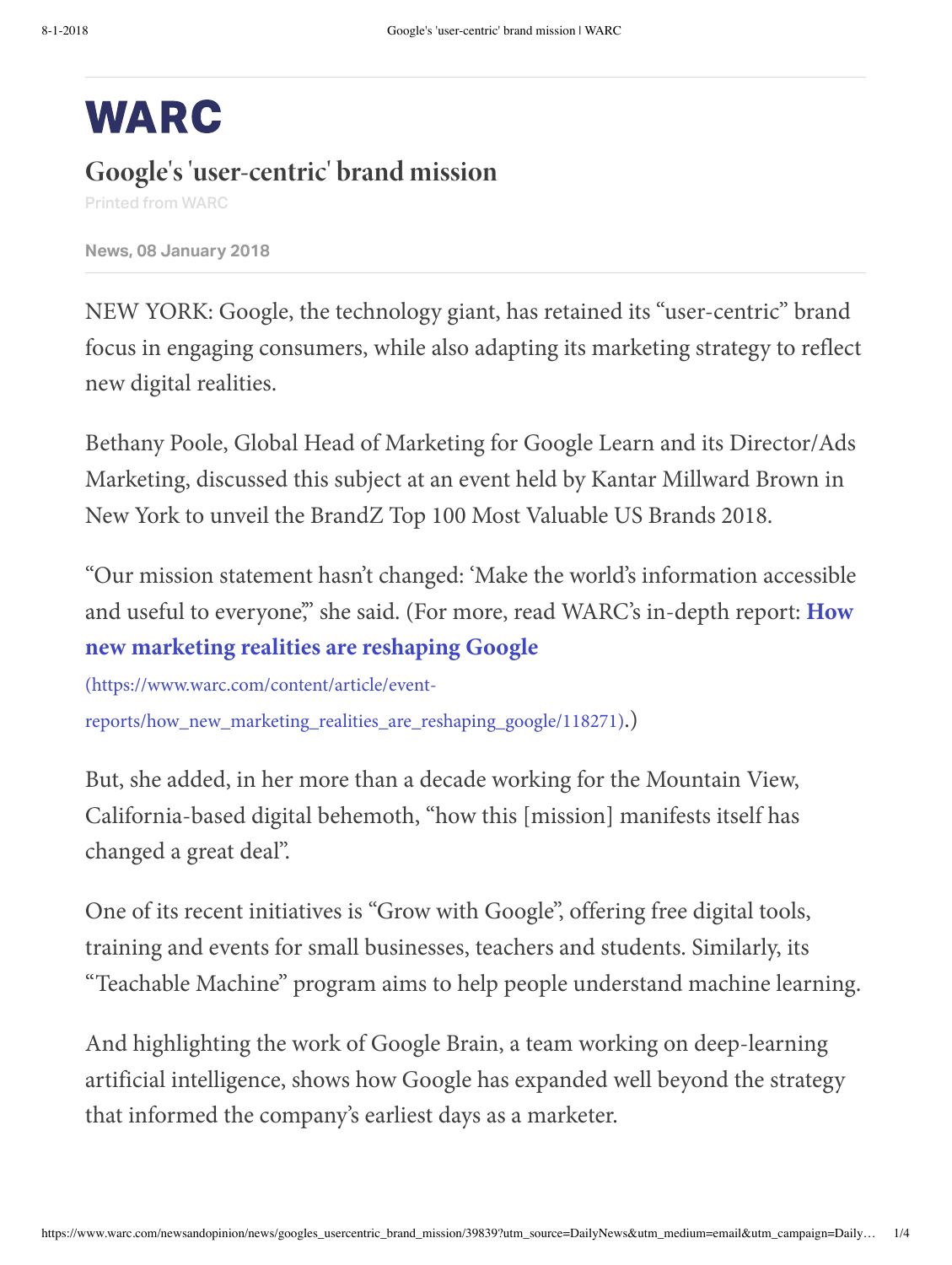"When we started, we were all about putting our product managers up and having them explain the products," explained Poole, who has worked at the firm since 2006.

"But if you look at what we're talking about from Google Brain, that team [of researchers], we've got a wide variety of research scientists, product managers, talking about the 'why': The why they are excited about machine learning, and what they think they'll be able to solve in terms of big problems with it."

Elaborating on this theme, she suggested that Google's earliest ads were creatively engaging, although they still essentially represented "product demos" for its search engine and advertising services.

And there was a good reason for that: "A lot of our initial users were early adopters. They were tech people who were just like our founders. And so our brand efforts, and everything that we did, was very much a product demo," Poole said.

While the company has kept its user-centric ethos, "Grow with Google" and its other recent initiatives demonstrate its broader focus. "Now, we say 'user-first', but build for everyone, and really lean in to that 'access' piece," said Poole.

Sourced from WARC

**FOR WARC SUBSCRIBERS ONLY** What do I get from a WARC subscription? (http://www.warc.com//learnmore/subscribe)

## **Trend naphot: Google and Faceook' digital 'duopol'**

(http://www.warc.com//Content/92a549fb-5704-4bf0-9141-87e642f6c498?

## CID=A113333&PUB=WARC-EXCLUSIVE&Link=News)

This article explores Google and Facebook's digital duopoly, as the two largest players in the digital advertising market are growing faster than any other competitors.